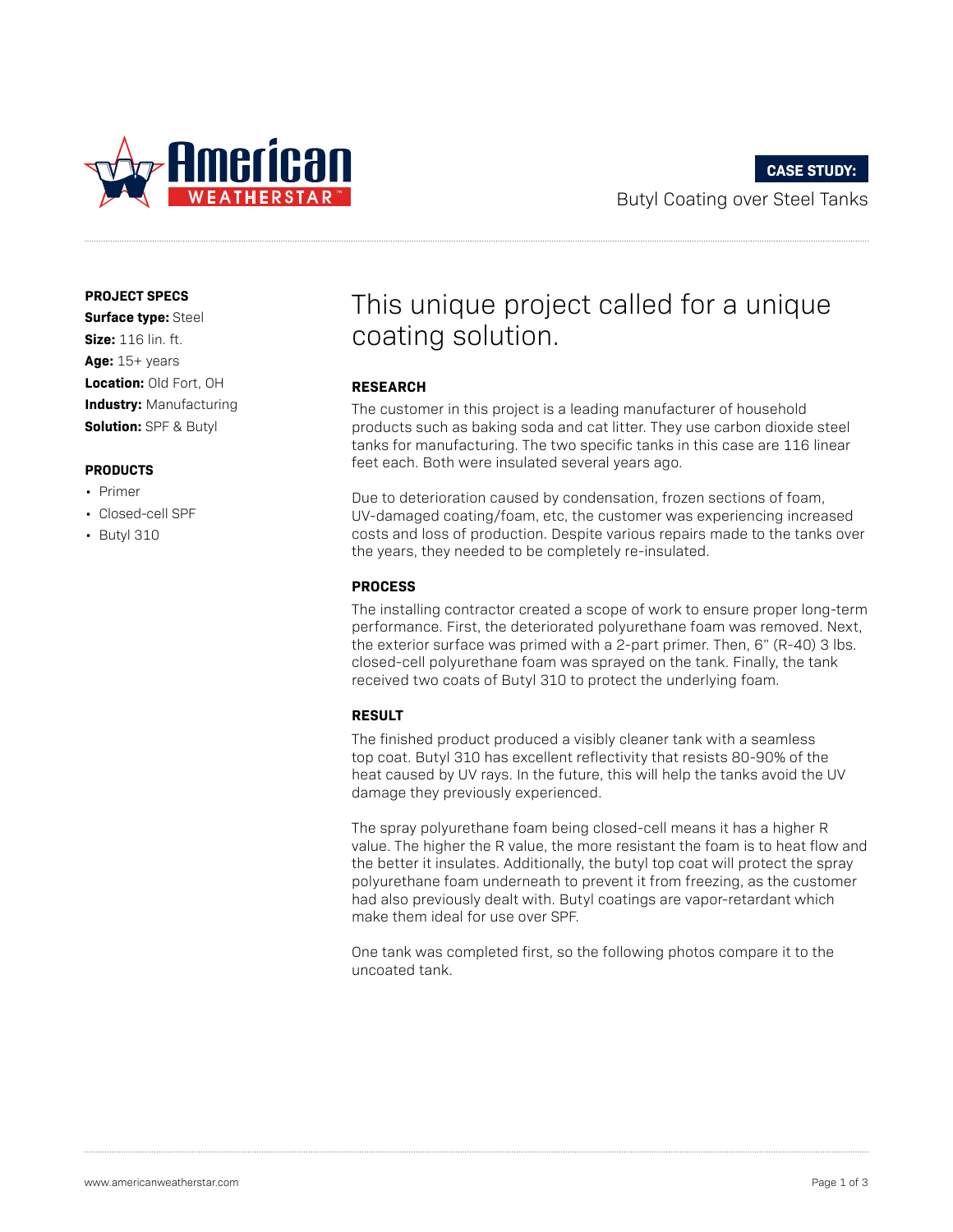

# **CASE STUDY:**

Butyl Coating over Steel Tanks

**PROJECT SPECS**

**Surface type:** Steel **Size:** 116 lin. ft. **Age:** 15+ years **Location:** Old Fort, OH **Industry:** Manufacturing **Solution:** SPF & Butyl

## **PRODUCTS**

- Primer
- Closed-cell SPF
- Butyl 310



Before



During